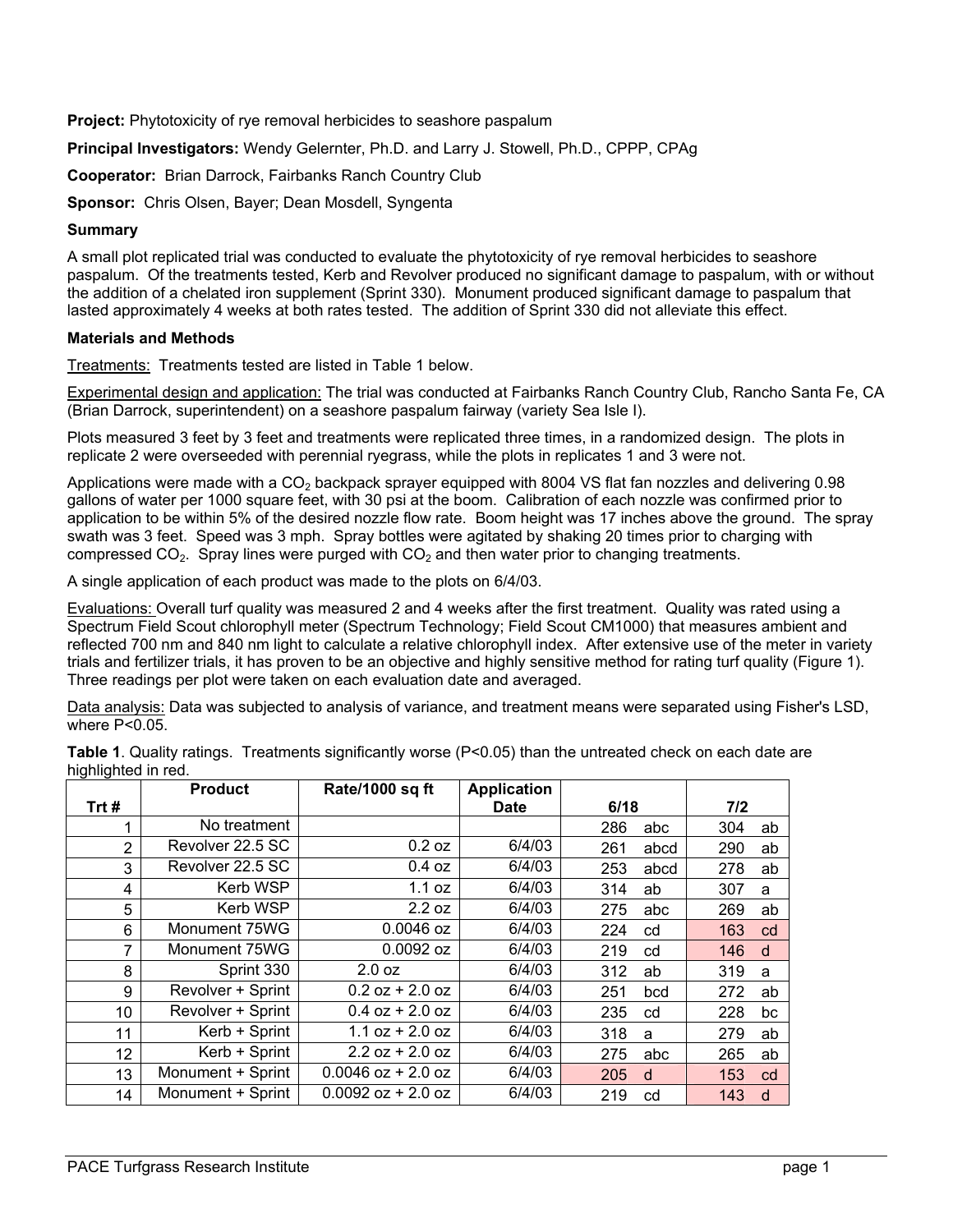**Figures 1 – 4. 6/18/03 (2 WAT)**